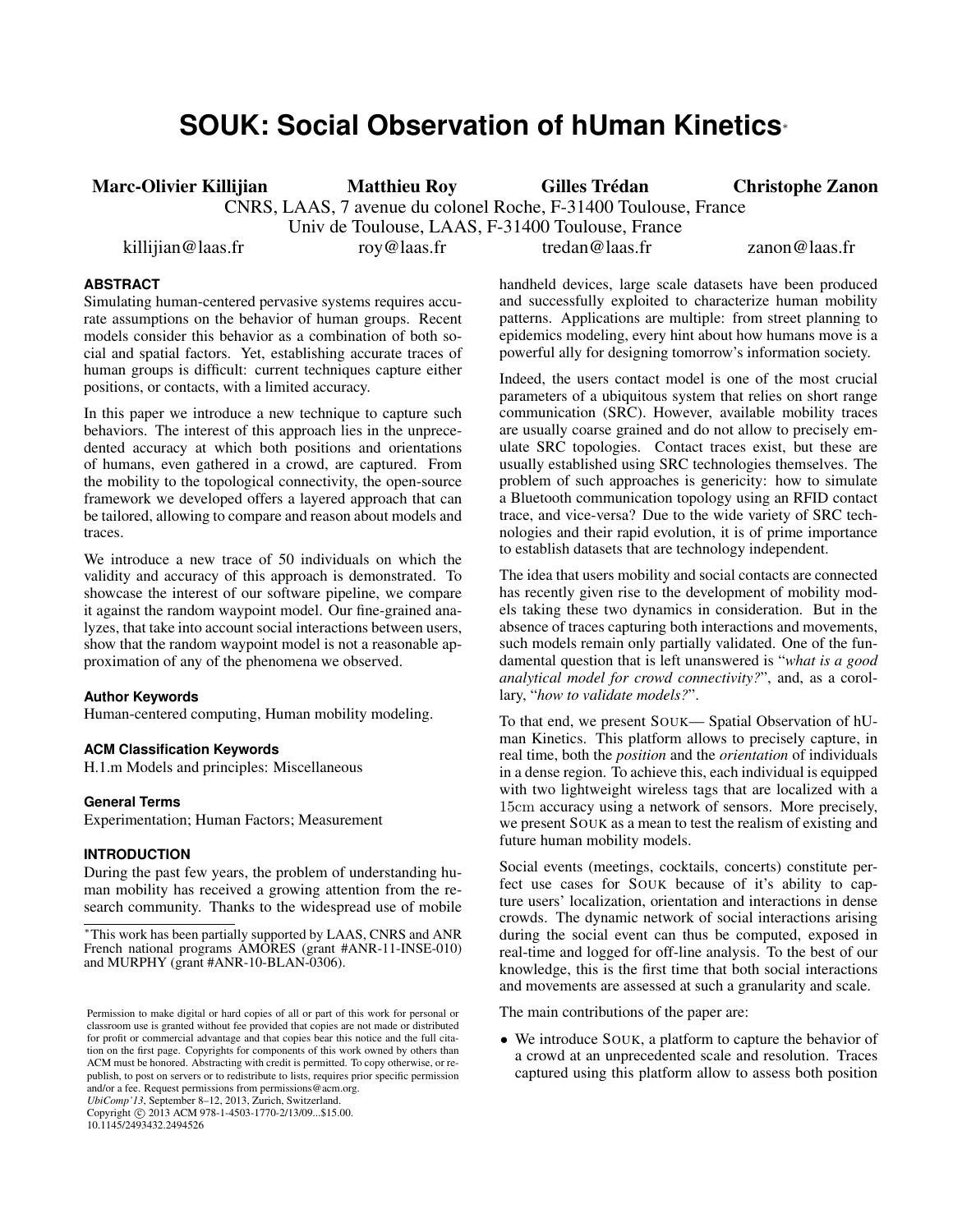and social contacts of individuals, allowing precise simulation of any Short Range Communication topology.

- We provide a set of tools to compare models and reality using a wide variety of metrics, in a layered approach. We believe this tool chain could be of prime importance to develop realistic models and compare them to reality.
- We showcase our approach by comparing the random waypoint model against an experimental deployment of the platform on 50 individuals during a social event.

Although the drawbacks of random waypoint models are already known [\[11\]](#page-3-0), the comparison is only presented to demonstrate how the proposed approach allows to easily compare a given model against reality.

The paper is organized as follows: the following section discusses related works. Then, we present the SOUK experimental platform. The next section describes an experiment we conducted and associated results. The last section concludes the paper and exposes some trails of future work.

### **RELATED WORK: A MATTER OF SCALE**

Recently, several mobility data collection campaigns have been conducted and published, for instance in the CRAW-DAD project<sup>[1](#page-1-0)</sup>. These campaigns use off-the-shelf hardware, such as smartphones, to capture information, thus their localization source is either a GPS system or based on wireless interfaces (WiFi or GSM). Compared to the datasets we capture, the major difference lies in the scale: SOUK's dataset has a smaller scale (i.e., building-wise vs. town-wise, and short term vs. long-term) but provides a higher accuracy (i.e., in the order of 10cm vs. 10−100m) and includes users orientation, thus enabling a precise capture of social interactions between users. These two types of datasets are complementary:  $i)$  understanding micro-mobility and fine-grained interactions between users requires a highly accurate localization platform, while  $ii)$  understanding long-term evolution of systems and recurrent behaviors requires a large scale deployment [\[1\]](#page-3-1).

The study, and modeling, of the relationship between human mobility and social aspects of human behavior has recently gained a lot of attention. In particular, much effort is spent in developing socially inspired mobility or propagation models [\[6,](#page-3-2) [10\]](#page-3-3). In these works, positioning is not necessarily of primary interest but, rather, access to data concerning contacts or proximity between the individuals is necessary. Many different technologies and methods have been used to collect or infer social contacts: Bluetooth and WiFi networks [\[2,](#page-3-4)[4,](#page-3-5)[7\]](#page-3-6), dead reckoning [\[8\]](#page-3-7) or RFIDs [\[3,](#page-3-8) [10\]](#page-3-3). The main limitation of these experiments lies in the fact that contacts are inferred when two devices are co-located or in communication range. Accuracy of this inference can be questioned and some interactions may be missed.

To the best of our knowledge, this is the first time that such an accurate and precise dataset about both positioning and contacts is produced for a dense population.

### **EXPERIMENTAL PLATFORM**

SOUK consists of three parts:  $i)$  an experimental platform<sup>[2](#page-1-1)</sup> to capture the position and orientation of mobile individuals using a fixed infrastructure of sensors and two wireless Ultra-Wide-Band *tags* per participant, ii) a framework to develop mobility models, and  $iii$ ) a software system that exploits the output of either the capture process or model-generated traces. In a nutshell, both mobility models and the experimental platform can feed a database that is then accessed by a software pipeline. The use of a database between production and exploitation of positions ensures the repeatability of experiments, and a certain degree of genericity: any model or positioning system can be used, for real-time exploitation of data or for later off-line analysis.

#### **EXPERIMENTATION AND PRELIMINARY RESULTS**

We present here one measurement study that was conducted in 2012 during a reception following the inauguration of a new building. The attendance was a mix of scientists, journalists, and representatives of local institutions. More than 0.6 million position reports were collected. In this experiment, we deployed 116 tags, thus equipping 58 out of around 100 participants.

We collected approximately 1.5 hours of data. Any volunteer was provided with a pair of tags, as shown on Figure [1.](#page-1-2) The room used for experiments is approximately a  $10m \times 10m$  square zone. To ensure an accuracy of around 15cm, the system was carefully calibrated using laser range-finders.

<span id="page-1-2"></span>

#### **Contacts**

Users' positions and orientations produced by SOUK are abstracted by the notion of *snapshot*, i.e., positioning information is sampled at regular intervals to provide a clean interface to upper software layers. By analyzing snapshots, we can use a *device-based* model to explore the topology of a system consisting of devices carried by users, or a *user-based* model to dig into interpersonal relations that took place during the experiments. Interestingly, as we show hereafter, the latter has a non negligible impact on the former.

## *Device-based*

The simplest model considers that  $a$  and  $b$  are attendees' devices and detects whether these are within wireless contact range  $r$ . In this case, the simplest approach is to decide upon the distance between them, using a *unit disc* wireless communication model (*i.e.* a link is active iff  $d(a, b) < r$ ).

#### *User-based, cone*

Alternatively, one can consider that  $a$  and  $b$  are attendees and that their awareness is limited by a cone in which social interactions can happen. Therefore, each attendee  $i$  has a "social cone" of  $2 \times \alpha$  in front of him, with a range to 2m. Everybody in i's cone is potentially interacting with i. If j is in i's cone, and  $i$  is in  $j$ 's cone, *i.e.*, they face each other, we consider them as interacting with each other.

<span id="page-1-0"></span><sup>1</sup>CRAWDAD project: **<http://crawdad.cs.dartmouth.edu>**

<span id="page-1-1"></span><sup>2</sup>Ubisense **<http://ubisense.net>**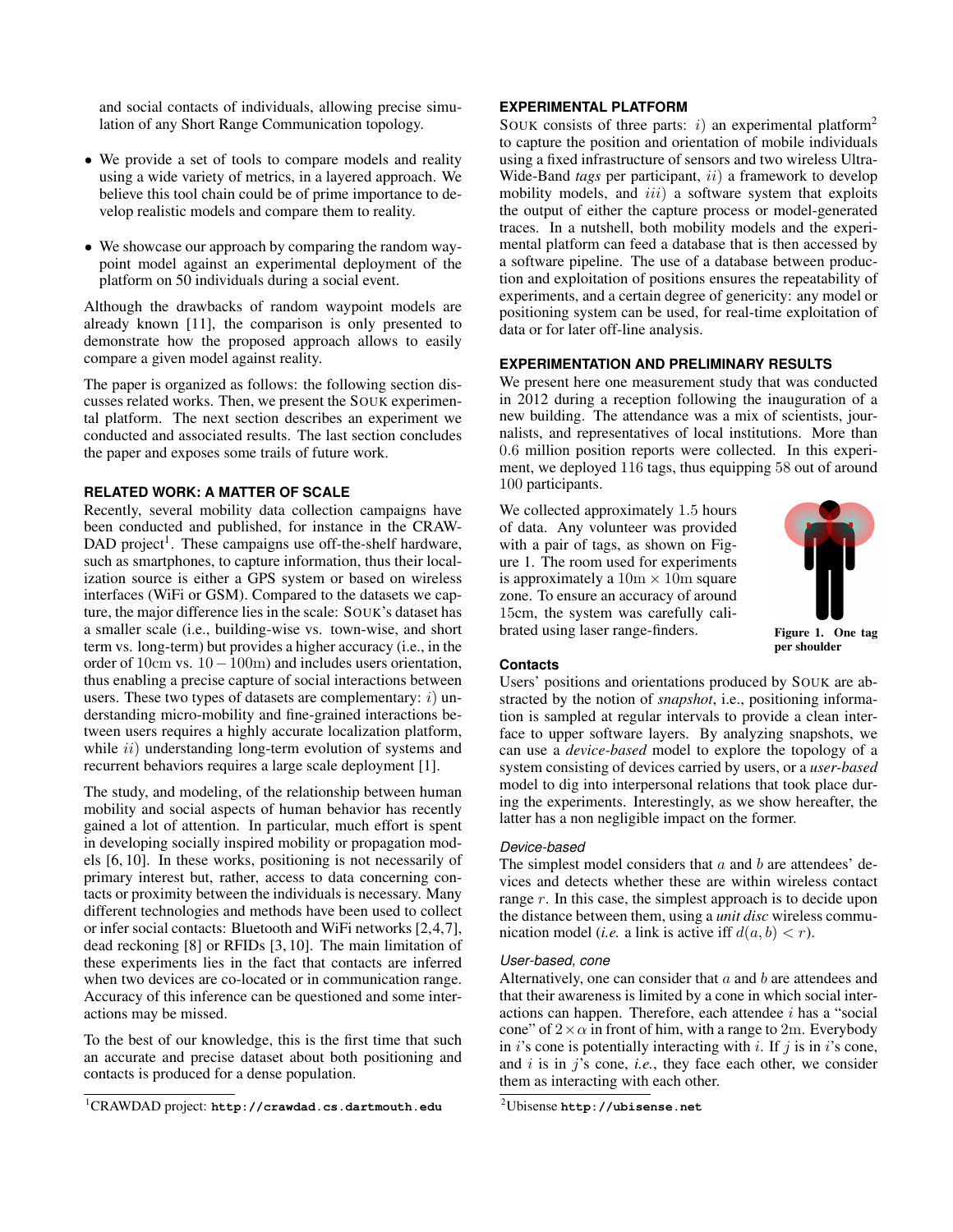

<span id="page-2-0"></span>Figure 2. Number of user-based contacts

### *User-based, Vorono¨ı*

The third model we exploit relies on Voronoï diagrams. We first compute the Voronoï cell of each user  $i$  (*i.e.*, the polygon containing all the points that are closer to  $i$  than to any other attendee). Then we consider that  $i$  and  $j$  are interacting if (1) they have neighboring cells and (2) they face each other, again with an angle of maximum  $2 \times \alpha$ . This approach does not require a "social" distance parameter which is hard to calibrate, as it is affected by both cultural factors and environmental factors such as local people density, as studied by Hall [\[5\]](#page-3-9).

Figure [2](#page-2-0) illustrates the impact of the contact detection model by representing the number of detected social links over time for both user-based detection techniques. Two main parameters impact the number of detected links: the detection strategy (cone, or Voronoï) and the maximal deviation angle  $\alpha$ . Voronoï and cone detection techniques roughly detect the same amount of links for a fixed  $\alpha$ , although Voronoï always detects less links than the cone method. This is probably an impact of the "line-of-sight" effect of Voronoï: consider 3 attendees  $i, j, k$  on a line, i and k can be in contact using the cone method (provided  $d(i, k) < 2m$ ) whereas the Voronoï method will never detect an interaction between them. Interestingly, the Voronoï method leads to a more stable link count over time. The grayed zones around each curve represent the standard deviation of the smoothing applied. This suggests increasing  $\alpha$  decreases stability of the results, and that Voronoï method always provides more stable results.

#### **Interactions**

Figures [3,](#page-2-1) [4](#page-3-10) and [5](#page-3-11) exploit the extracted interactions from a graph perspective by exploring the "knitting" of the structure. Figures [3](#page-2-1) and [4](#page-3-10) both compare traces obtained from the experiment (User-based/UB, dark colors) and from a random waypoint model (RWP, light colors) tailored to copy the observed behavior (identical attendee speed, pause duration and pause probability).

Figure [3](#page-2-1) represents the evolution of the largest connected component size in the contact graph derived from traces us-



<span id="page-2-1"></span>Figure 3. Evolution of the largest connected component size over time random way point (RWP) vs. user based (UB) - wireless

ing various radio ranges. Computing the size of the largest connected component provides an upper bound of the number of devices able to exchange messages using a multi-hop communication scheme at a given moment in time. One can notice a striking difference between results obtained using synthetic and real traces: the size of the largest connected component for synthetic traces is constant over time, and always overestimates the number of connected attendees. This figure also illustrates the dramatic impact of range: above 3m all attendees are connected. A 1m-range never allows to connect more than 12 devices, while a 2m-range allows to reach nearly everyone.

Figure [4](#page-3-10) presents another striking difference between UB and RWP traces. Recall that the RWP model is parametrized from UB derived statistics. From these traces, we counted the number of wireless contacts made by each pair of devices assuming a range of  $2m$ . In other words, we compute the weights of a wireless contact graph for both traces. Figure [4](#page-3-10) presents the distribution of these weights. It reads the following: in the UB trace, around 28 devices pairs were in contact between 150 and 160 times. The main difference is that RWP trace provides a (not surprisingly) normal distribution centered around 50, whereas the real trace exhibits a heavy tailed distribution: some devices pair connect very often while some others nearly never connect.

Figure [5](#page-3-11) partly explains this striking difference: it represents a layout of the final *social* interaction graph, when considering only most frequent links, i.e., links that were active at least 50 snapshots —approximately 2.5 minutes. Each link is weighted proportionally to the amount of time its endpoints spent together. Colors represent communities, computed using a classical community detection algorithm [\[9\]](#page-3-12). It is interesting to observe the variety of contact patterns: whereas some attendees only have few but very strong connections, e.g., node 39, others have many links of lesser importance, like node 7. Modularity, as defined in [\[9\]](#page-3-12), captures to which extent a graph is organized as interconnected modules. Graphs without structure, i.e., where any two vertices are connected with the same probability, have a 0 modular-